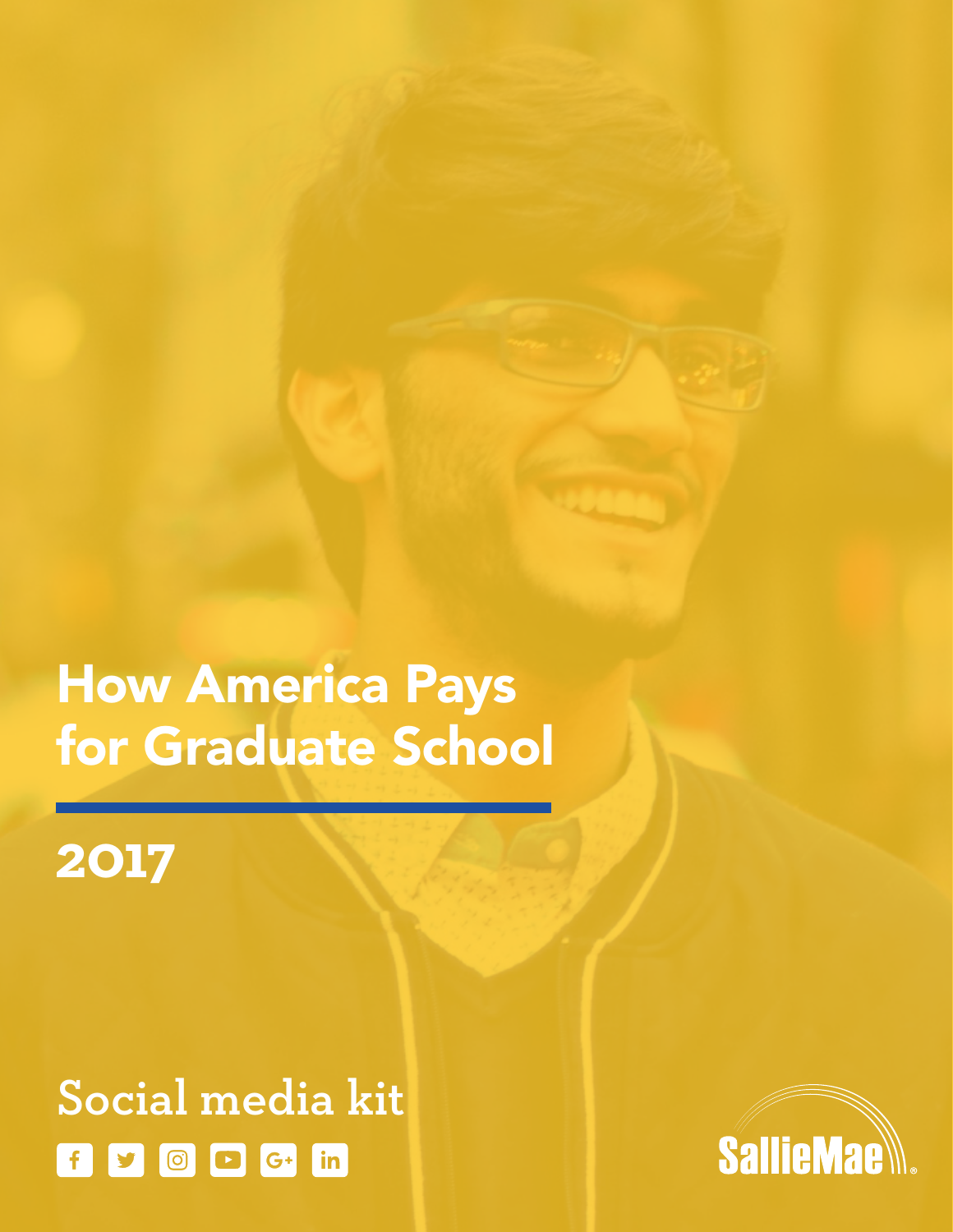# *How America Pays for Graduate School* **social media kit**

Sallie Mae<sup>®</sup> and Ipsos are proud to present *How America Pays for Graduate School*, a national study of graduate students and how they're paying for their advanced degrees.

#### **Using this social media kit**

Here is shareable content to help spread the word to your students, readers, employees, and anyone who is thinking about how to pay for graduate school.

#### Use **#HowGradsPay** to continue the conversation.

#### **Facebook/G+ Posts**

|                | Wondering how grad students pay for their degrees? Check out "How America Pays<br>for Graduate School." Link #HowGradsPay                                                                                      |
|----------------|----------------------------------------------------------------------------------------------------------------------------------------------------------------------------------------------------------------|
| $\overline{2}$ | Did you know 63% of grad students start school within a year of finishing their<br>bachelor's degree? Find out more in "How America Pays for Graduate School."<br>Link #HowGradsPay                            |
| 3              | Student borrowing, in the form of both federal and private loans, covered 53% of<br>grad school expenses in 2016-2017.<br>Find more stats in "How America Pays for Graduate School 2017." Link<br>#HowGradsPay |

#### **Twitter posts**

|   | Two out of three people think a grad degree is the new minimum standard for a<br>professional job. Do you agree? Link #HowGradsPay |
|---|------------------------------------------------------------------------------------------------------------------------------------|
| 2 | A new study shows that 74% of grad students used their income and savings to<br>pay for school Link #HowGradsPay                   |
| 3 | #DidYouKnow the typical grad student is a female in her 20s?<br>Link #HowGradsPay                                                  |
| 4 | #DidYouKnow 40% of grad students get "free" money to help pay for their<br>degree? Link #HowGradsPay                               |
| 5 | #DidYouKnow that of the grad students who have a federal loan, 49% expect to<br>receive loan forgiveness? Link #HowGradsPay        |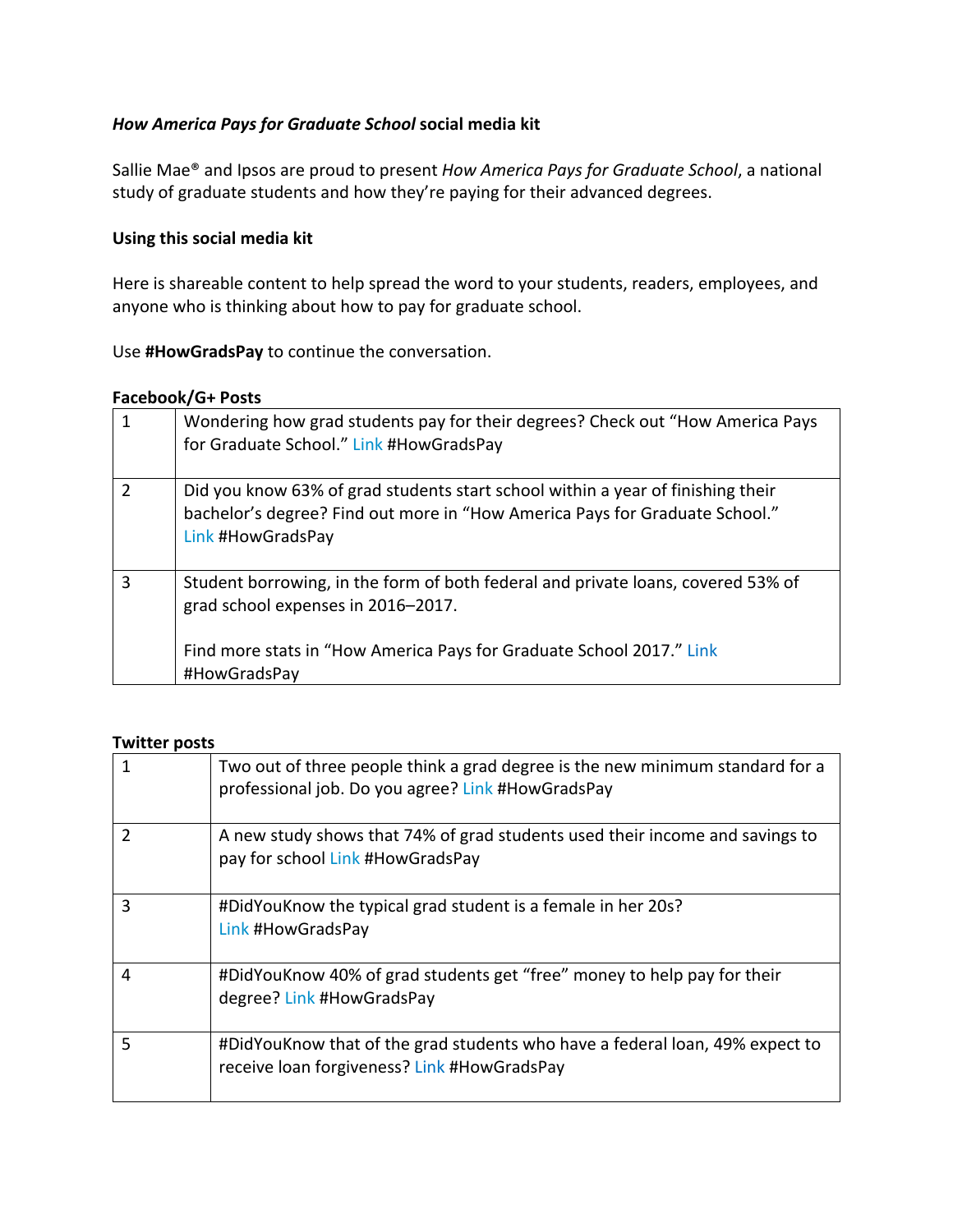# **LinkedIn posts**

|   | Here's a look at how America paid for grad school in 2016-17, from, "How<br>America Pays for Graduate School," by Sallie Mae and Ipsos. Link #HowGradsPay                                                                    |
|---|------------------------------------------------------------------------------------------------------------------------------------------------------------------------------------------------------------------------------|
|   | Wondering how grad students pay for their education? The annual study, "How<br>America Pays for Graduate School 2017," by Sallie Mae and Ipsos, federal and<br>private loans cover 53% of school expenses. Link #HowGradsPay |
| 3 | According to the national study, "How America Pays for Graduate School 2017,"<br>63% of grad students enroll within 12 months of finishing their bachelor's<br>degree. Link #HowGradsPay                                     |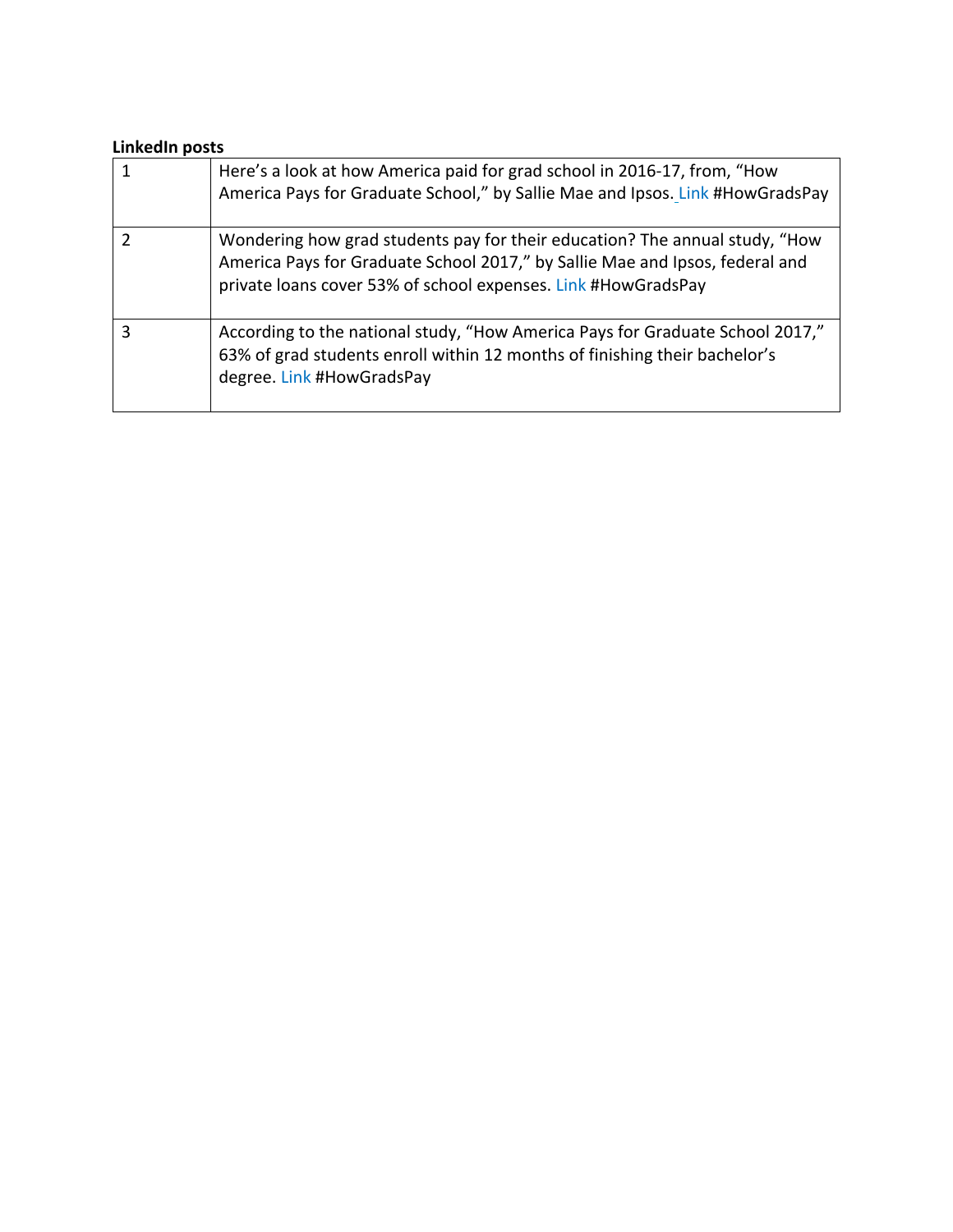# **Articles** *[LONG VERSION]*

# <headline> **Thinking about grad school?** Find out how current grad students are paying for it

#### <subhead>

*How America Pays for Graduate School,* a national study by Sallie Mae<sup>®</sup> and Ipsos, looks at how grad students pick their programs and pay for grad school expenses.

# <body copy>

Although going to (and paying for) graduate school can be a major investment in time and money, this new study reveals that students see a graduate degree as the new standard for professional occupations, one that will help advance or accelerate their careers.

*How America Pays for Graduate School,* a new companion to Sallie Mae's annual *How America* Pays for College, surveyed 1,597 graduate students, ages 20 and older, to see how they chose and paid for grad school. Here are some key findings:

Students are funding grad school themselves—and they're willing to borrow to pay for it Grad students paid 77% of the grad school bill themselves. They did it by borrowing enough to pay about half the costs—primarily federal student loans—and paying about one-quarter of costs from their earnings (income and savings).

# **When it's time to repay, students hope to benefit from Public Service Loan Forgiveness**

Of those with a federal loan, half expect to take advantage of a loan forgiveness program.

# **"Free" money covers a portion of grad school costs**

Forty percent of grad students benefited from scholarships, grants, fellowships, and tuition waivers, which covered 15% of grad school expenses.

# **Fewer grad students file the FAFSA**

Sixty-four percent filled out an application, compared to more than the 86% of undergraduate families. 

# **Price isn't the primary factor in choosing a school**

When it came to deciding where to attend, students chose a program's quality, job placement rate, and flexible coursework over the school's cost.

**See what else grad students had to say:** View the full report and related infographic at **SallieMae.com/HowAmericaPaysGrad** and join the conversation on social media using **#HowGradsPay**.